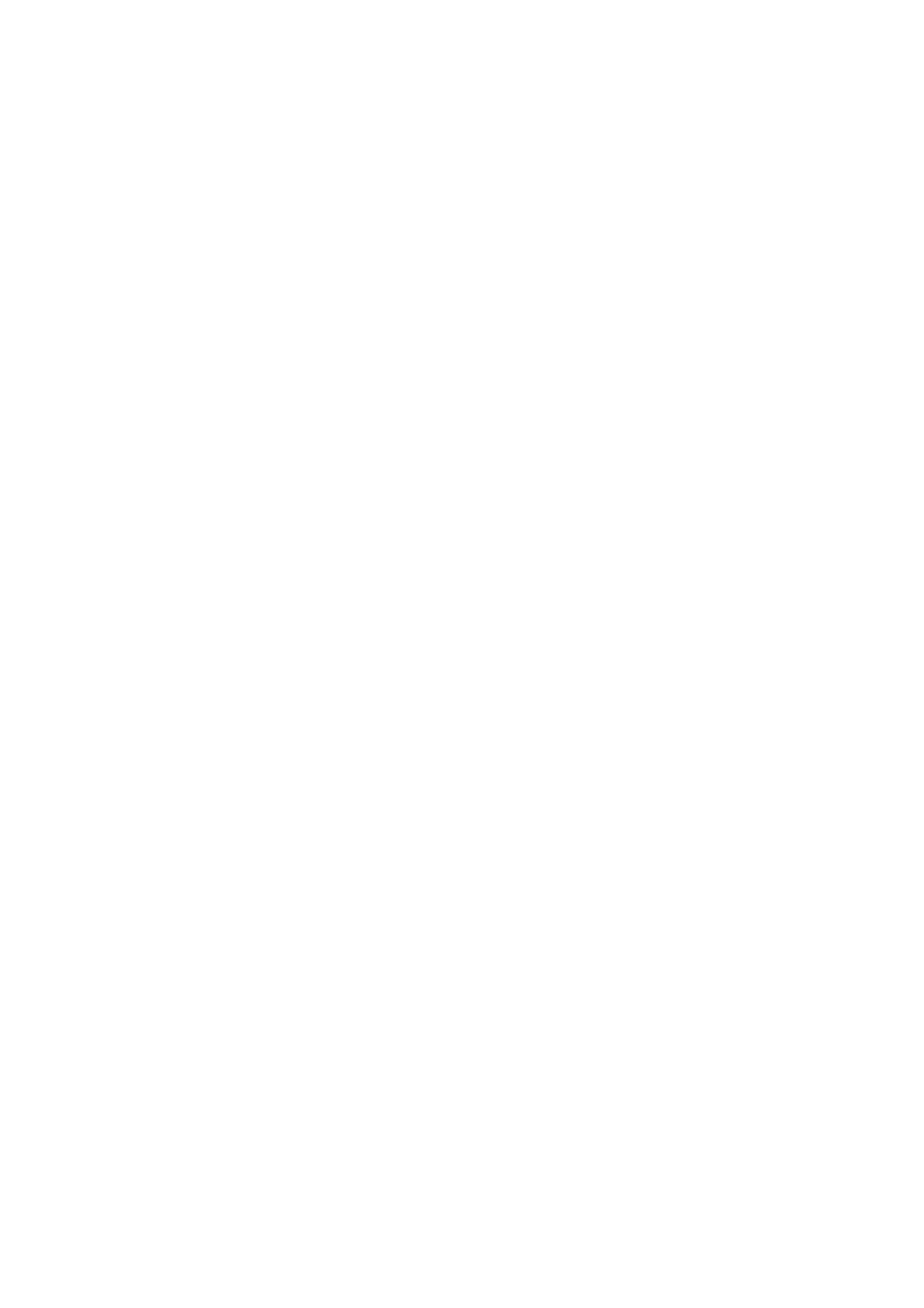# **Introduction**

These instructions for use contain information on the assembly and adjustment of MEYWALK<sup>®</sup> 2000, how to maintain it, things to watch out for and other important items.

MEYWALK<sup>®</sup> 2000 Medium and Large are walking aids suitable for children from about 6 years old right up to adults, height from approximately 120 cm (47") to 200 cm (78"). MEYWALK<sup>®</sup> 2000 is intented for walking disabled who cannot stand up without support from a seat.

MEYWALK<sup>®</sup> 2000 can be adjusted to give a good and





individually fitted support. The trunk support gives support to keep the torso upright and makes the user feel safe. The rear stop prevents the user from sliding off the seat, and the handlebar gives support to the arms. Using the integral lifting and lowering system the seat unit can be brought down to the height of a wheelchair seat, making it quick and easy to transfer the user over to the MEYWALK® 2000 and raise them up again. Both user and helper will find it much less tiring to get in and out of the MEYWALK® 2000 than other walking aids. Due to the large wheels MEYWALKÆ *2000* is suitable for both indoors and outdoors use.

Figure 1 shows the names of some of the different parts of MEYWALK® 2000 referred to in the text.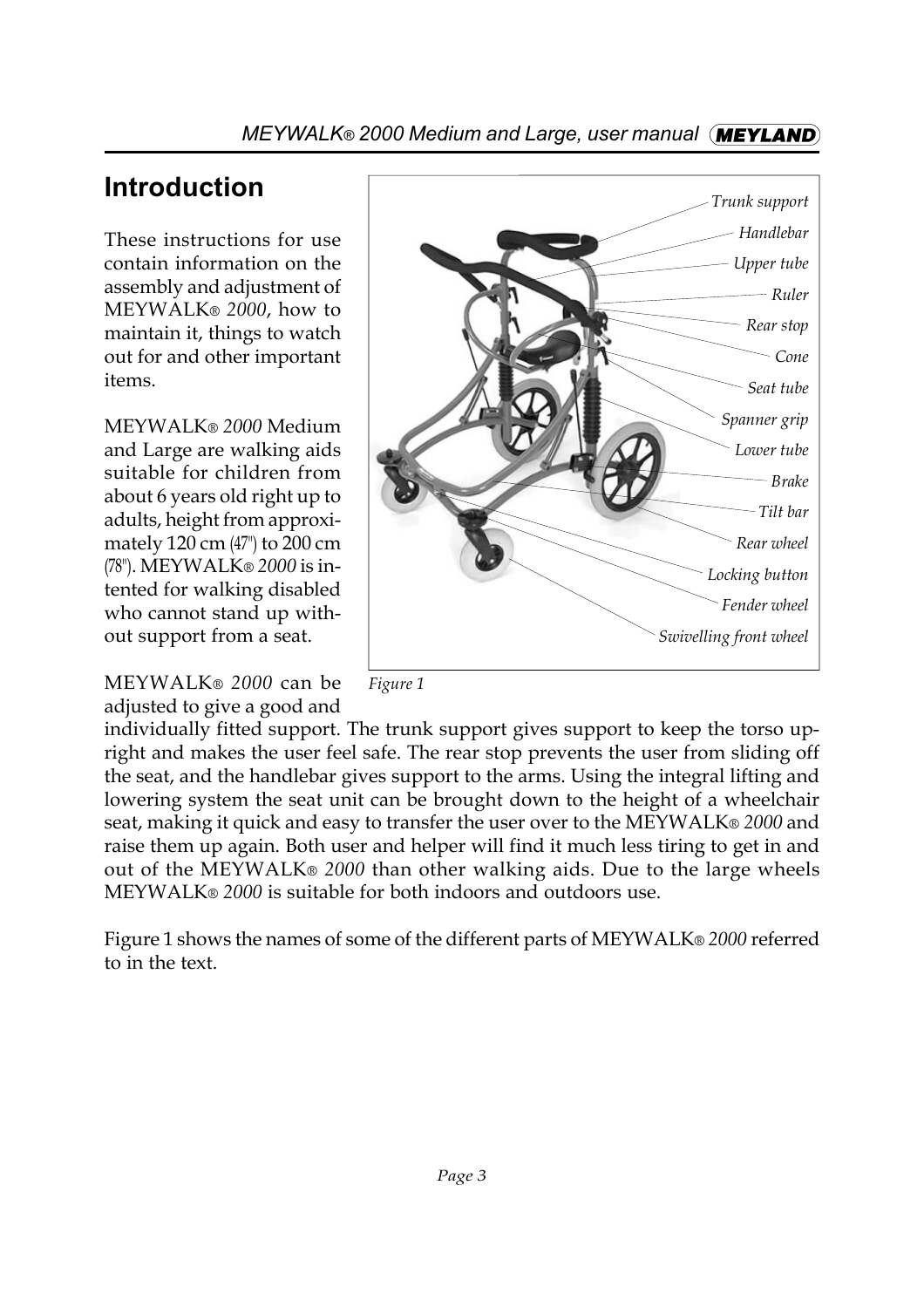# **Prior to first use**

MEYWALK® 2000 is supplied almost fully assembled. Check that the package contains the following parts:

- Bottom frame with wheels and brakes etc.
- Top part with seat and trunk support etc.

Note that a 5 mm Allen key is supplied with MEYWALKÆ *2000*. This is located under the rear stop (see figure 2).

# **Joining the top part and bottom frame:**

First remove the covering from the holes at the top end of the lower tubes on the bottom frame. Then remove the covering from the bottom of the upper tubes on the top part and shake it so the springs inside come out. Place the two springs in the top of the down tubes on the bottom frame (see figure 3), and fit the top part into the two down tubes on the bottom frame (see figure 3). Remember to position the top part so the handlebar is in direction towards the swivelling front wheels.







*Figure 3*

# **Mounting of accessories:**

A description of how to mount accessories, both those supplied with the walking aid and those acquired later, is given in the section: "Mounting and adjustment of accessories".

# **Adjustment of basic model**

# **Trunk support and seat height:**

Note that the seat height will be altered when the height of the trunk support is altered.

The height of the trunk support and the seat is adjusted according the rulers on each side of MEYWALKÆ *2000*. Both adjustments are double secured. The spanner grips can easily withstand the load alone, but the adjustments can be extra secured with the Allen screws (see figure 4). This extra securing can be usefull when MEYWALK<sup>®</sup> 2000 is used by only one user or if there is a risk that " a busybody" loosens the spanner grips.



*Figure 4*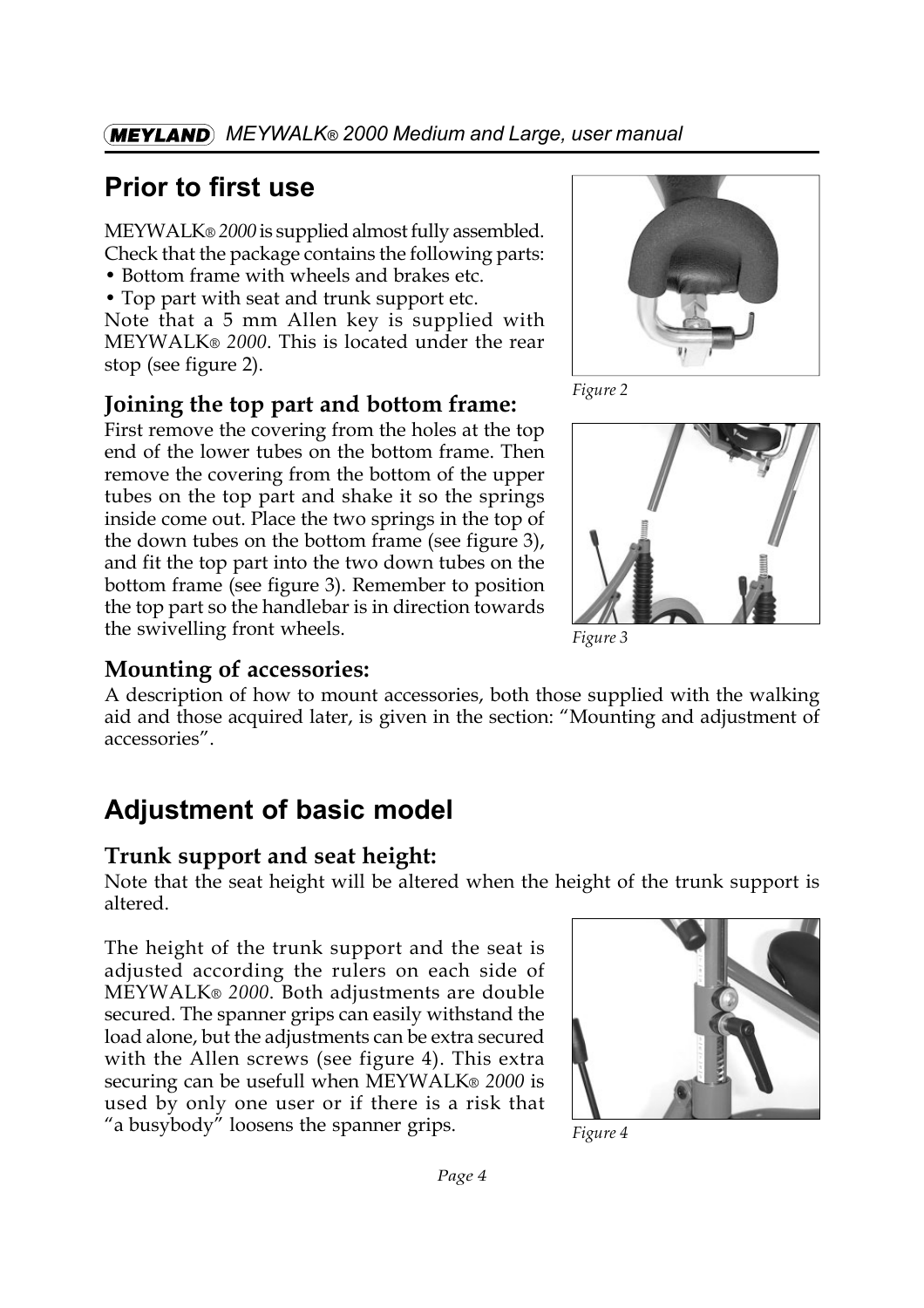The height of the trunk support is altered by loosening the bottom two Allen screws and then the bottom two spanner grips (see figure 4). This enables the two rings to be slid up or down the upper tubes. Place the rings at the desired height using the rulers to ensure they are at the same height on both sides. At last retighten the spanner grips (and if necessary Allen screws).

Set the seat height in the same way by loosening the top two Allen screws and then the top two spanner grips (see figure 5). This enables the seat tube to be slid up or down the upper tubes. Place the seat tube at the desired height using the rulers to ensure it is at the same height on both sides. At last retighten the spanner grips (and if necessary Allen screws).

# **Trunk support locking:**

When closing the trunk support one can "lock" the two rear tubes by giving them a firm push downwards (see figure 6). In this way one can secure them from accidently slide open or being opened by ìa busybodyî !

# **Spring loading:**

The two springs inside the down tubes (see figure 7) can be changed to give a harder or softer suspension. As a guideline, it should be possible to collapse the springs completely with the weight of the user. There are four different spring hardnesses available, corresponding to the following minimum weights: white springs for at least  $20 \text{ kg}$  (45 lb.), yellow springs for at least  $\overline{45}$  kg (100 lb.), blue springs for at least 65 kg (145 lb.), and red springs for at least 80 kg (175 lb.).

# **Seat position and angle:**

The seat can be adjusted forwards or backwards by slackening the Allen screw below the seat fitting (see figure 8). When the desired position has been found, retighten the Allen screw.

The angle of the seat can also be adjusted by slackening the four nuts under the seat fitting (see figure 8). An 11 mm  $\left(\frac{7}{16}\right)$  spanner will be needed here. After adjustment retighten the nuts.



*Figure 5*



*Figure 6*



*Figure 7*



*Figure 8*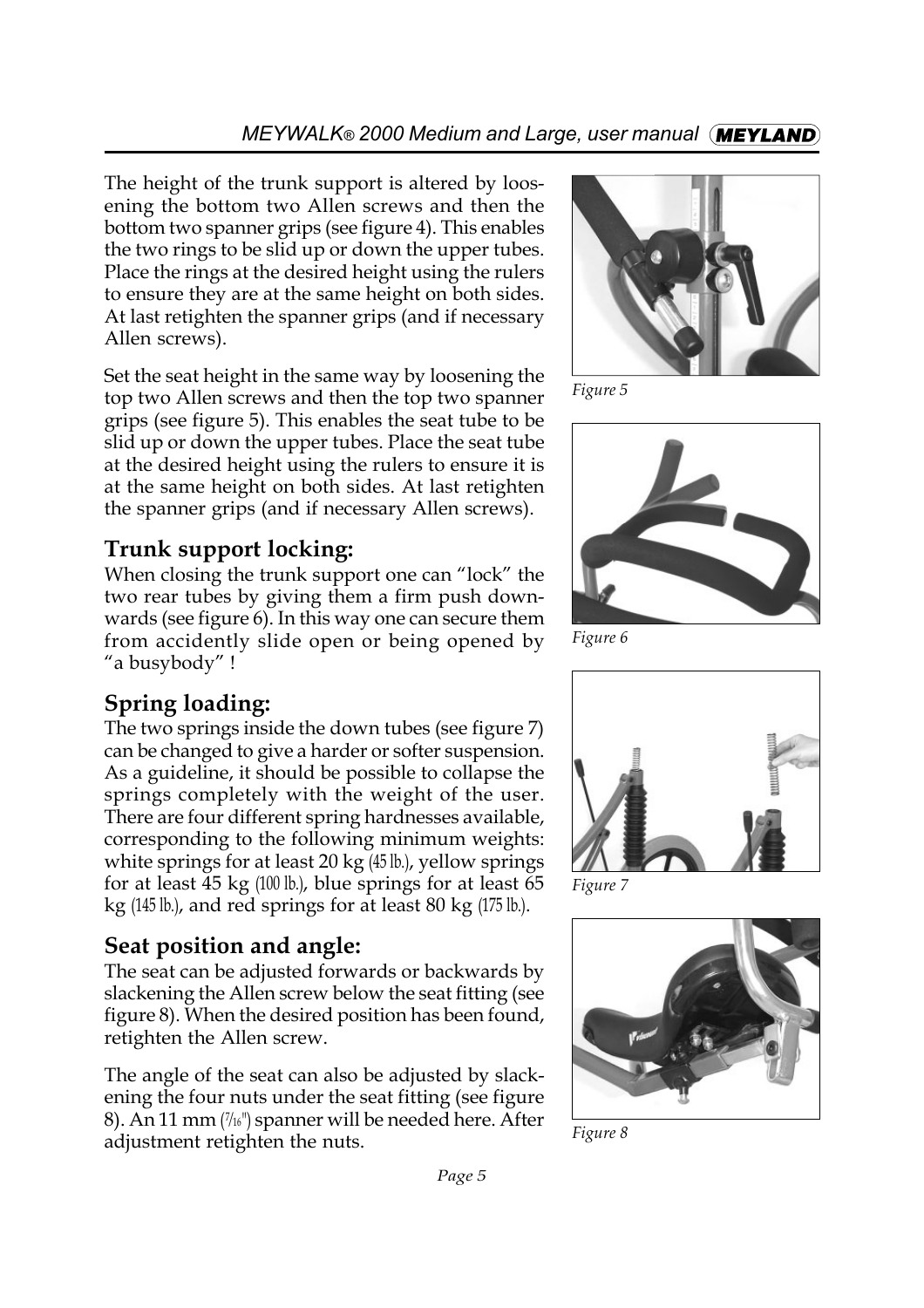#### *MEYWALKÆ 2000 Medium and Large, user manual*

#### **Rear stop:**

The rear stop behind the seat can be adjusted in lengthways direction. First lift up the rear stop and tilt it backwards. This reveals an Allen screw inside the U-profile When the Allen screw is loosened, the rear stop can be slid forwards or backwards in the external tube (see figure 9). After adjustment, retighten the Allen screw.

#### **Handlebar:**

The handlebar is mounted on each side in a tube section located on a cone. The cones are fixed in position with Allen screws, and when these are loosened, the handle bar can be rotated around the cones (see figure 10). The handlebar can also be slid forwards or backwards in the two tube sections by additionally slackening the two Allen screws on the side of the handlebar (see figure 10). Once the right positions have been found, retighten the Allen screws.



*Figure 9*



*Figure 10*

# **Getting in and out**

MEYWALKÆ *2000* has an integral lifting/lowering system, which facilitates getting in and out for the user. We recommend two helpers when getting the user in and out. Press in the locking buttons at the front of the MEYWALK® 2000 and raise the tilt bar. On the MEYWALK® 2000 Medium this will lower the seat unit by about 15 cm  $(6")$ , and on the MEYWALKÆ *2000* Large by about 25 cm (10") (see figure 11). Then lift up and tilt backwards the rear stop and open the trunk support (see figure 12). When the user is in position on the seat, close the trunk support and rear stop and raise the seat unit by pressing the tilt bar down until it locks with an audible click. The integral gearing in the lifting/ lowering system means that downwards pressure need only be about one third of the user's weight.



*Figure 11*



*Figure 12*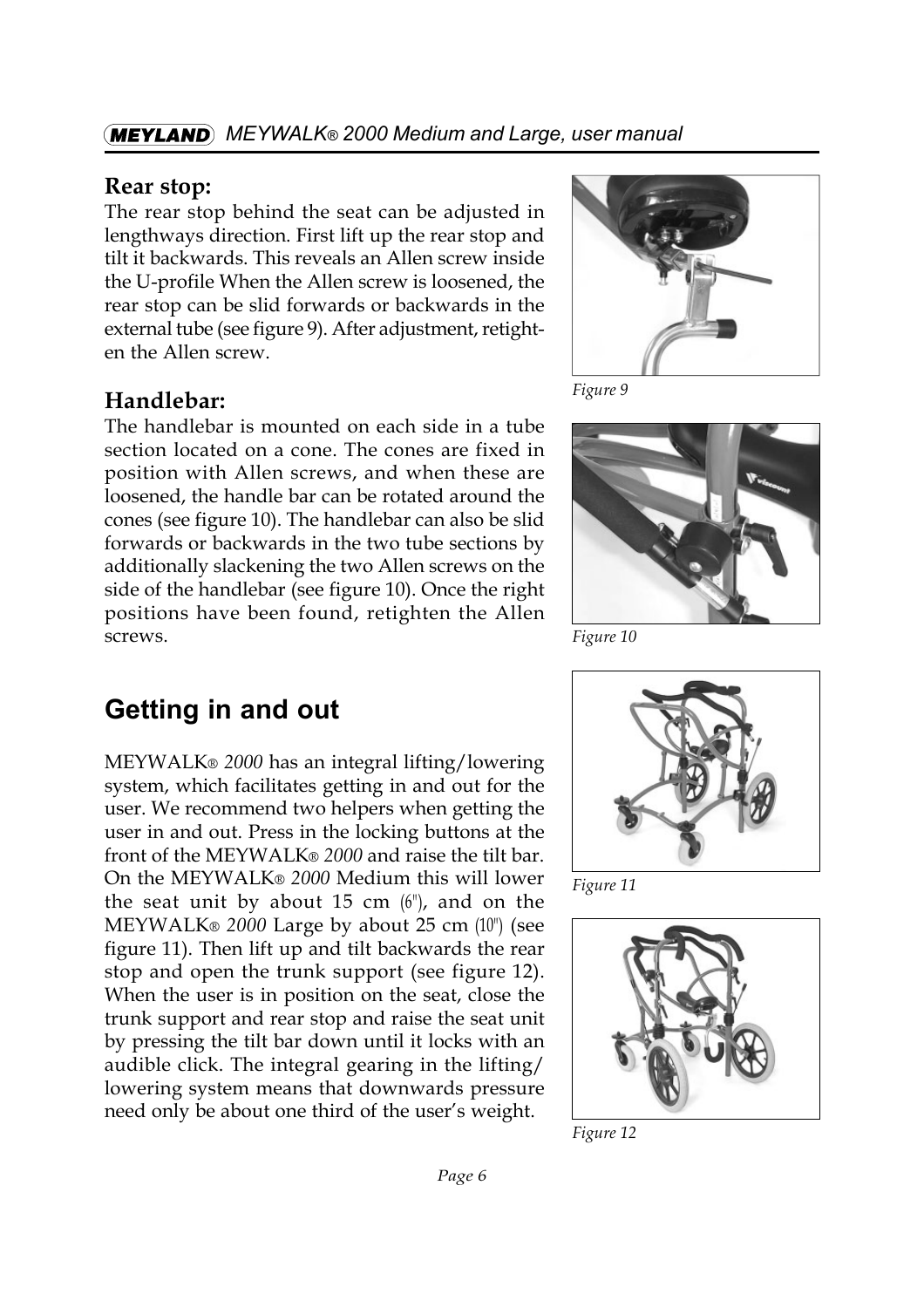# **Mounting and adjustment of accessories**

# **Extra long spacer tubes (MEYWALKÆ** *2000* **Large only):**

If an even higher position for the trunk support and seat is required, a set of extra long spacer tubes is available, giving a further 6 cm (2") of height. These will be mounted in the down tubes if supplied with

the walking aid. If acquired later, the existing tubes must be replaced with the new ones. The top part of MEYWALK<sup>®</sup> 2000 is lifted out of the bottom frame, the two springs are removed and the bottom frame is turned upside down to shake the spacer tubes out (see figure 13). Then the new extra long spacer tubes are slid into the down tubes, the spring are placed on top and the top part is slid into the down tubes of the bottom frame again.

# **Height reduction fitting:**

The trunk support and seat height can also be reduced approximately 8 cm (3") with a set of height reduction fittings. These must be mounted in the hinge mechanism

between the down tubes and the tilt bar. Unscrew the Allen screw heads and remove the tilt bar. Then fit the two fittings over the hinge eyes on the down tubes and tighten (see figure 14). Finally slide the two bright internal hinge sleeves supplied into the hinge eyes on the fittings, fit the tilt bar over them and fasten with the Allen screw heads supplied.

# **Anti-tip supports:**

Anti-tip supports are mounted on each side by first removing the centercap on the outside of the rear wheel and unscrewing the nut from the bolt which pass through the wheel hub (see figure 15). Two 19 mm  $(\frac{3}{4})$  spanners will be needed for this. The longer bolt supplied with the anti-tip supports is fitted in the wheel hub instead of the existing bolt. Keep the old bolt safe in case the anti-tip supports later are removed. Then slide the U-fitting on the anti-tip support over the end of the frame where the wheel



*Figure 15*

*Figure 14*



*Figure 13*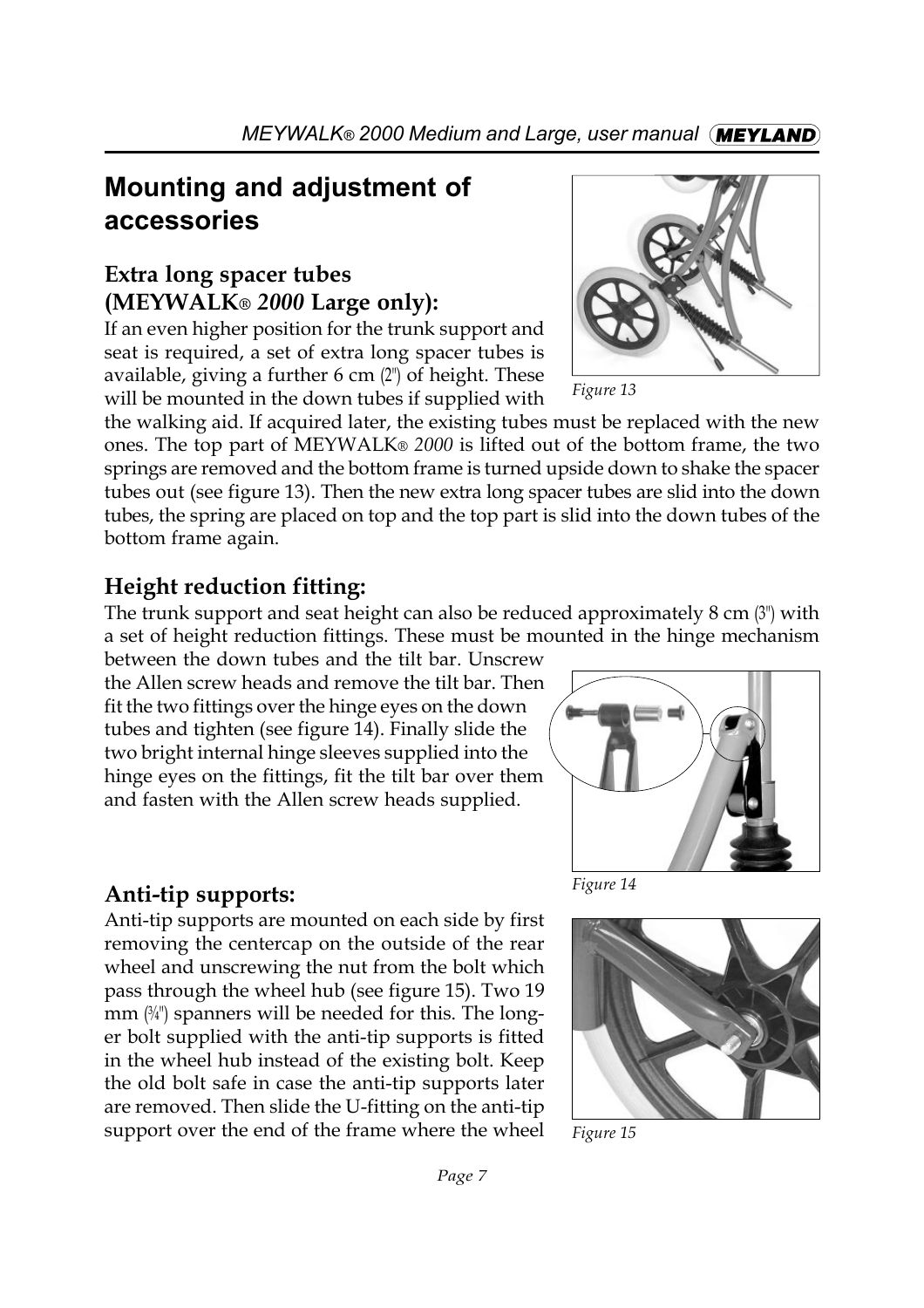#### **MEYLAND** MEYWALK® 2000 Medium and Large, user manual

was mounted. Push the bolt through while placing a washer between the wheel and the U-fitting (see figure 16). Screw the nut back on. Remember to tighten firmly. Finally put on the centercap again.

The height of the anti-tip supports from the ground is adjusted by slackening the counter nut on the adjusting screw (see figure 16). This will require a 13 mm  $(\frac{1}{2})^n$  spanner. If necessary slacken the nut on the wheel bolt. The anti-tip support is tilted up so the head of the adjusting screw rests against the end of the frame and the adjusting screw is screwed forward or back to get the correct height (see figure 17). Then retighten the counter nut and the nut on the wheel bolt.



*Figure 16*



*Figure 17*

#### **Leg guides:**

Leg guides for MEYWALK<sup>®</sup> 2000 are delivered in a set of a left and a right rail (see figure 18). They are mounted on the inside at each side of the bottom frame (see figure 19).

Before mounting unscrew the Allen screw heads at the lower end of the tubes connecting the tilt bar and the bottom frame (see figure 20). The front end of the



*Figure 18*



*Page 8*



*Figure 19 Figure 20*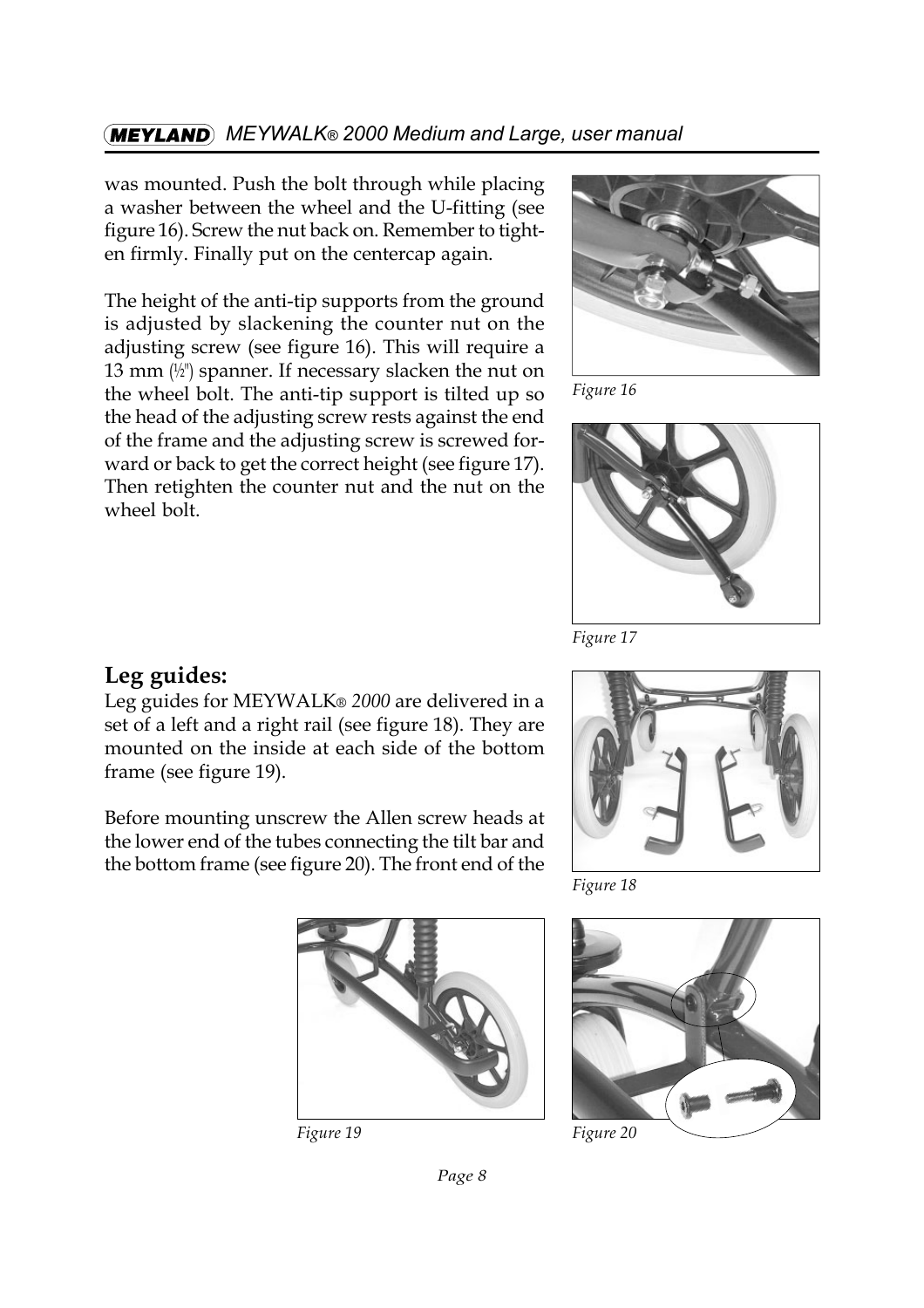leg guides are fastened to these hinge connections with the supplied Allen screw heads and the longer threaded rods. The rear end of the leg guides are fastened to the bottom frame with the U-shaped plastic covered threaded rod (see figure 21).



*Figure 21*

#### **Swivel lock on front casters:**

The swivel locks are delievered mounted on two new front casters.

For mounting first remove the two front wheels from the casters, use a 6 mm Allen key here (see figure 22). Remove the nut-cap and unscrew the front casters from the bottom frame by unscrewing the lock nut on top of the fender wheel (see figure 23). This will require two 19 mm  $(34)$ <sup>n</sup> spanners. Then push the bolt on the new front casters into the bottom frame from below, place the tube fitting and the fender wheel on top of the bolt, and screw the lock nut back on.

Make sure that the front wheels are pointing straight forward and parallel aligned, when the swivel locks are activated (see figure 24). At last install the front wheels in the front casters again and put on the nut-caps.



*Figure 22*



*Figure 23*



*Figure 24*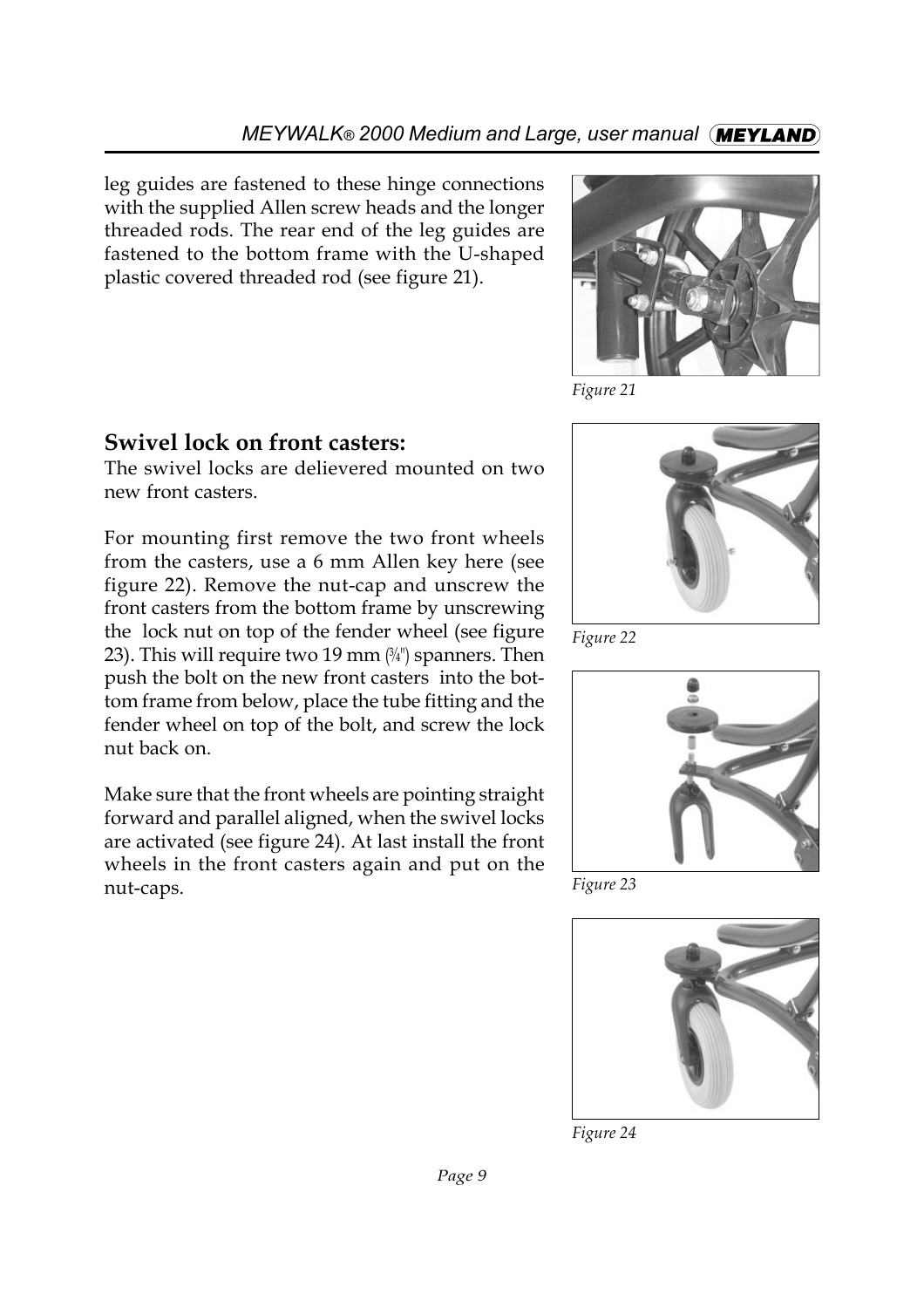#### *MEYWALKÆ 2000 Medium and Large, user manual*

#### **Hip-pads:**

The hip-pads are mounted on the two upper tubes below the seat tube and above the two height adjustment rings (see figure 28).

To mount the hip-pads first lift off the top part of MEYWALK® 2000 from the bottom frame. At each side unscrew and remove the Allen screw and the spanner grip from the height adjustment ring (see figure 25) and then remove the ring from the upper tube. The hip-pad is slid in over the upper tube (see figure 26) and screwed together with the inner tube through the slit. Then mount the height adjustment rings at each side again with the included inner tubes (see figure 27).

The hip-pads are adjusted away from or closer to the seat by loosening the spanner grips on the spanner boxes which hold the square tubes (see figure 28). The height of the hip-pads are adjusted by loosening the Allen screws that hold the fittings on the upper tubes and slide these fittings up og down on the tubes (see figure 29). After adjustment retighten the screws and grips.



*Figure 25*



*Figure 26*



*Figure 27*



*Figure 28 Figure 29*

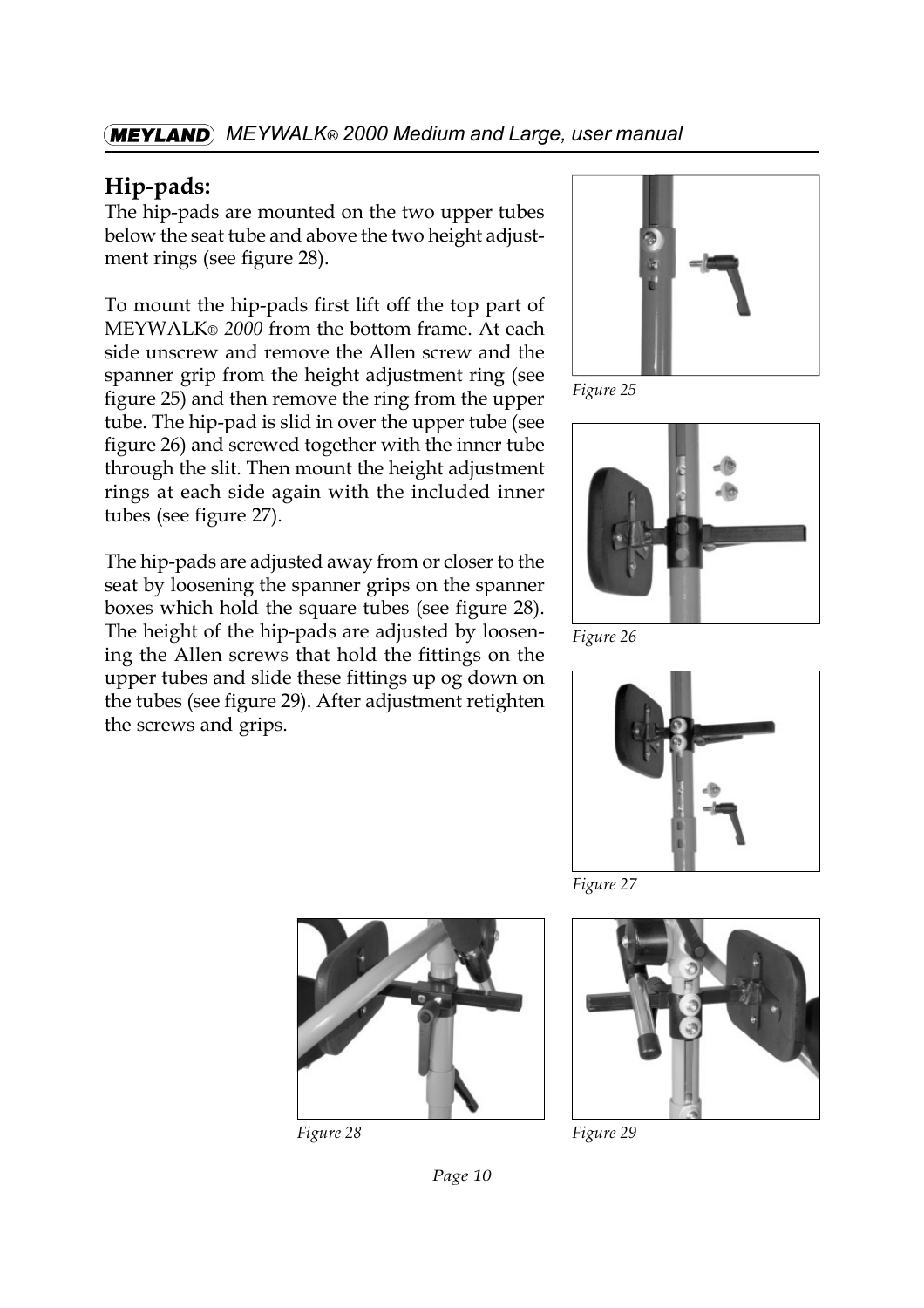# **Brakes**

#### **Use of brakes:**

The brakes are parking brakes which function by directly blocking the rear wheels with a fitting which presses against the tyre.

To brake the walking aid, pull the brake levers all the way back until they come to a definite stop (see figure 30). In this position the brakes are self-locking. The brakes are released by pushing the brake levers forward again.

# **Adjustment of brakes:**

First release the brakes by pushing the brake levers forwards. Now slacken the two nuts which fix the brake mechanism to the bottom frame (see figure 31). This will require a 10 mm  $(^{13}/_{32})^{\prime\prime}$  spanner. The whole brake mechanism can now slide backwards or

forwards. Set it with a clearance of 3-5 mm (0,1"-0,2") between the brake fitting and the tyre. Finally retighten the two nuts and test the brake action.

# **Mounting and use of drag brakes:**

The drag brakes are fitted on the outside of the existing brakes. Use a 10 mm  $(^{13}/_{22})$ spanner to unscrew the nuts from the two bolts which fix the brake mechanism to the frame. The bolts are removed and replaced with the supplied longer bolts. Fit the drag brake over the two bolts with the hand screw facing forwards (see figure

32) and screw up the nuts again. Finally remove the elastic band holding the roller in place.

The drag brakes work by the roller at the back pressing into the tyre. First slacken off the nut on the threaded shank behind the hand screw. Then turn the hand screw until the roller presses into the tyre. Finally tighten off the nut against the drag brake housing. Use trial and error to find the best pressure against the tyre.



*Figure 32*



*Figure 30*



*Figure 31*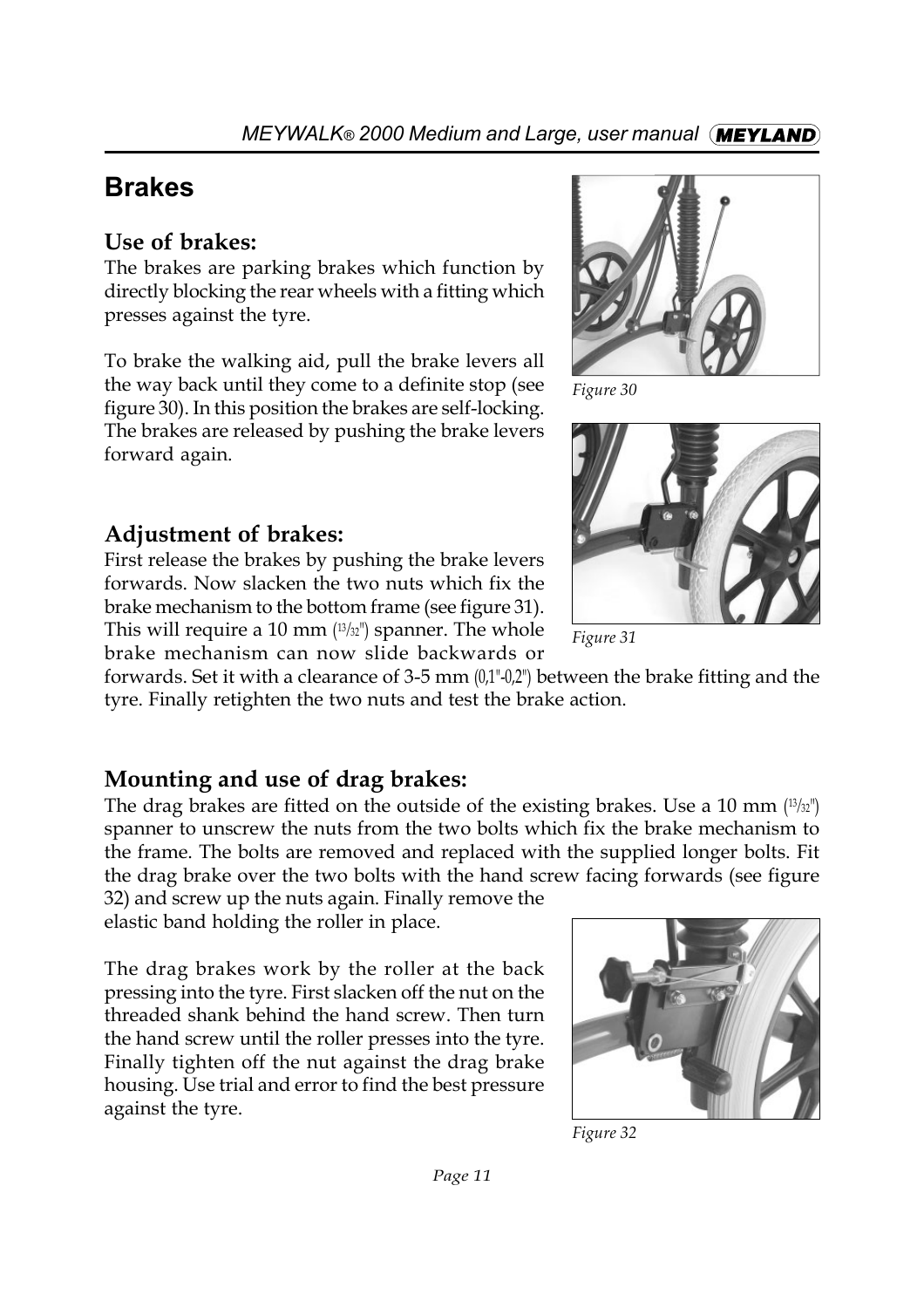# *MEYWALKÆ 2000 Medium and Large, user manual*

#### **Mounting and use of non-reverse brakes:**

The non-reverse brakes are mounted inside of the existing brakes. Use a 10 mm spanner to unscrew the nuts from the two bolts which fix the brake mechanism to the frame. The two bolts are removed and replaced with the supplied longer bolts. Then fit the non-reverse brake facing backwards over the two bolts (see figure 33). If the non-reverse brakes shall be used together with anti-tip supports the spacerfitting (with ring around in figure 1) must be fitted. Next put back on the brake mechanism and screw the nuts back on (see figure 34). The non-reverse brake is adjusted so the curved fitting is pressed against the rear tyre by the spring loaded button (see figure 35). When the correct position is found for the non-reverse brake - and also for the brake mechanism - retighten the nuts firmly.

The non-reverse brakes can be disengaged by pushing the curved fitting forwards until the spring loaded button locks it in a position raised from the tyre (see figure 36).

# **Maintenance**

The walking aid can be washed down with hot water and a normal detergent. However, the padding on the trunk support, handle bar and rear stop should be avoided.

With repeated use of detergent, the painted frame may gradually take on a matt appearance. It can then be polished up with car polish. Follow the instructions on the polish.

# **Checking for tightness:**

Regularly check that all bolts, screws and nuts are fully tightened and if necessary retighten.



*Figure 33*



*Figure 34*



*Figure 35*



*Figure 36*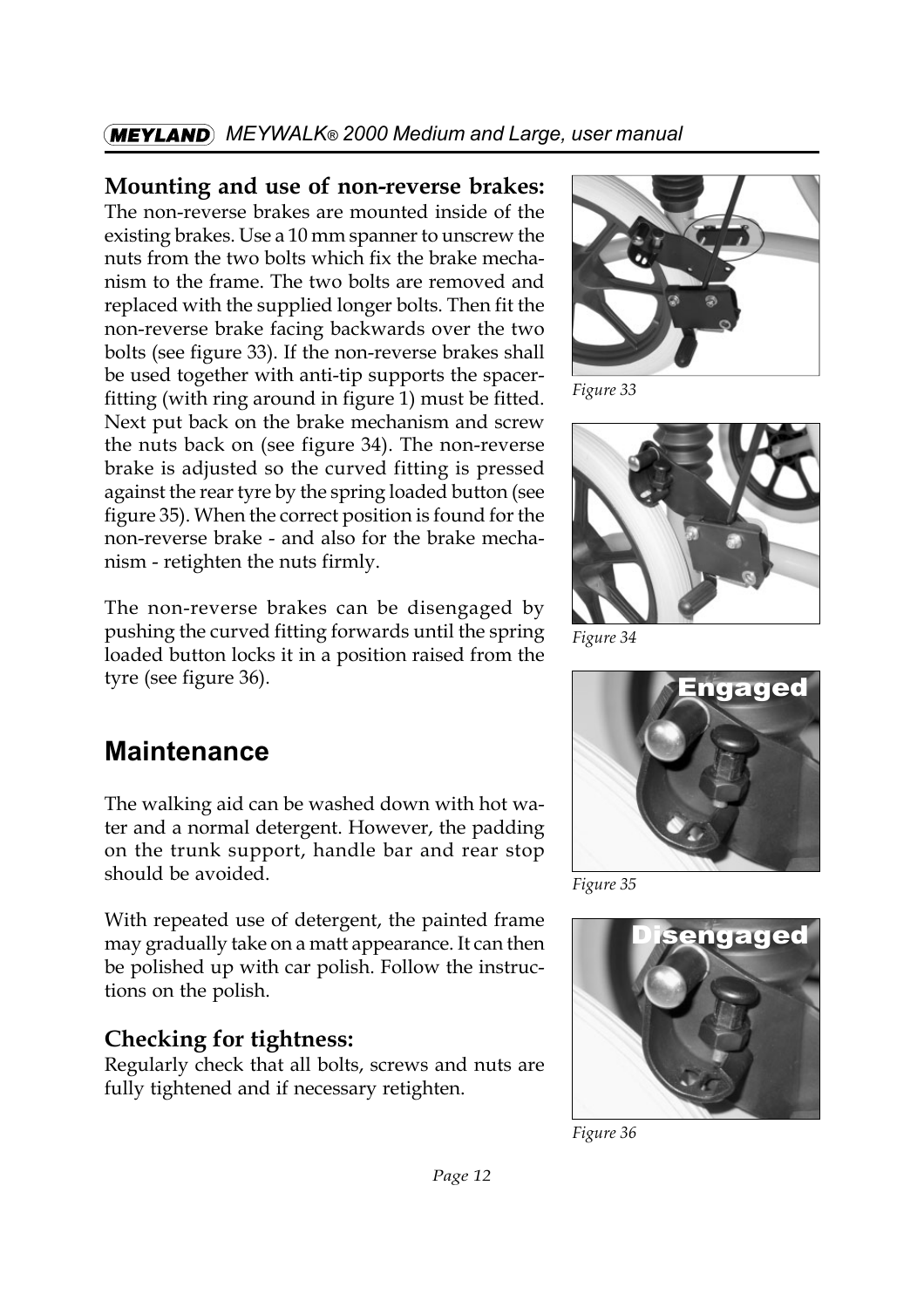# **Safety precautions**

# **Warning:**

- MEYWALK® 2000 is a therapy product and should only be used as such!
- The spring system used in MEYWALK® 2000 can involve a certain risk of the walking aid toppling over if used by a very restless user.
- MEYWALK® 2000 rolls very easy, and one should always consider potetial dangers the user can roll over to.

Therefore:

# **Never leave the user in MEYWALK®** 2000 unatended!

# **Warning:**

• Always hold the tilt bar securely when a user is being lifted or lowered. Especially when opening the tilt bar to lower the user, be prepared for an upwards-directed force which gradually increases as the tilt bar rises (see figure 37). Never let go of the tilt bar in the middle of a lifting or lowering operation, even if taken by surprise by the heavy weight effect.





# **Warning:**

• If fittings are removed, open tube ends may be revealed. These may have sharp inner edges and be dangerous for probing fingers. MEYWALK® 2000 is designed to avoid the necessity for open tube ends! If, however, a situation with open tube ends should arise, it is recommended that they are closed off with plastic plugs.

# **Limitations on use:**

- The maximum user weight permitted is 100 kg (220 lb.).
- The walking aid should only be used on flat, level and stable surfaces.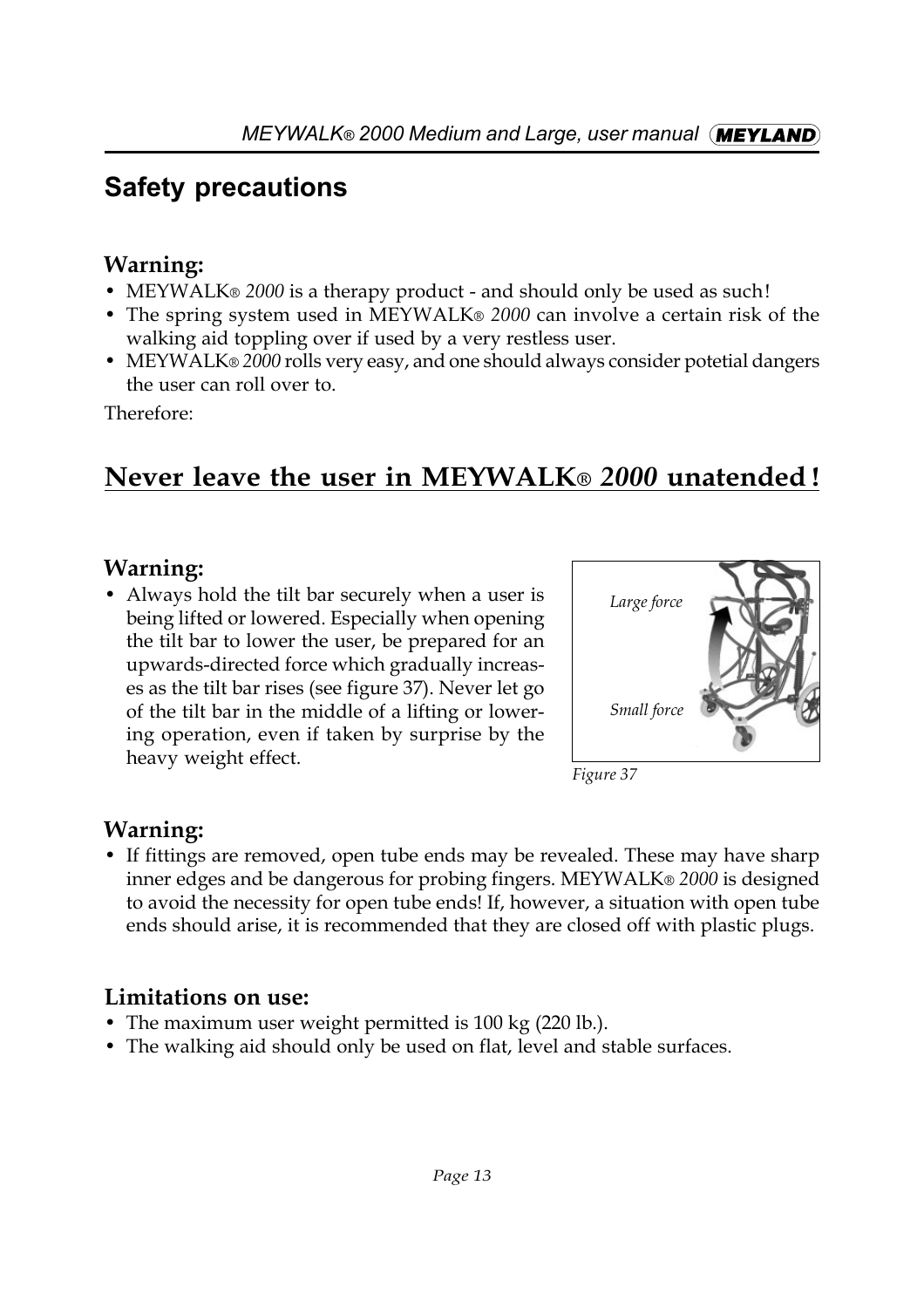# **Technical data**

| Dimensions:           | Medium                                                                     | Large                                      |       |
|-----------------------|----------------------------------------------------------------------------|--------------------------------------------|-------|
| Length:               | 95 cm (37,5")                                                              | 95 cm (37,5")                              |       |
| External width:       | 70 cm $(27.5^{\circ})$                                                     | 70 cm $(27,5")$                            |       |
| Internal width:       | 48 cm (19")                                                                | 48 cm                                      | (19") |
| Seat height:          | 58 - 83 cm $(23" - 32.5")$                                                 | 72 - 103 cm $(28" - 40.5")$                |       |
| Trunk support height: | 91 - 115 cm $(36" - 45")$                                                  | 105 - 136 cm $(41^{\circ} - 53.5^{\circ})$ |       |
| Trunk support options |                                                                            |                                            |       |
|                       | (chest measurement): $90 \text{ cm}$ , $105 \text{ cm}$ , $120 \text{ cm}$ | 90 cm, 105 cm, 120 cm                      |       |
|                       | (35", 41", 47")                                                            | (35", 41", 47")                            |       |
| Weight:               |                                                                            |                                            |       |

#### MEYWALK® 2000 basic model: 25 kg (55 lb.) Extra long spacer tubes (set): Height-reduction fittings (set):  $\frac{1}{2} \text{ kg}$  (1 lb.) Anti-tip supports (set):  $1 \text{ kg}$  (2 lb.) Leg guides (set):  $4 \text{ kg}$  (9 lb.) Swivel locks,

| mounted on new front casters (set): | $1 \text{ kg}$ (2 lb.)              | $1 \text{ kg}$ (2 lb.)              |
|-------------------------------------|-------------------------------------|-------------------------------------|
| Hip-pads (set):                     | $1\frac{1}{2}$ kg $(3 \text{ lb.})$ | $1\frac{1}{2}$ kg $(3 \text{ lb.})$ |
| Drag brakes (set):                  | $\frac{1}{2}$ kg $(1 \text{ lb.})$  | $\frac{1}{2}$ kg $(1 \text{ lb.})$  |
| Non-reverse brakes (set):           | $\frac{1}{2}$ kg $(1 \text{ lb.})$  | $\frac{1}{2}$ kg (1 lb.)            |

# **Materials:**

| Frame:      | Powder-coated steel tubes         |
|-------------|-----------------------------------|
| Fittings:   | Electrolytically galvanized steel |
| Padding:    | Polyurethane foam                 |
| Seat cover: | Synthetic leather                 |

# **Other:**

| Wheels:  | Soft solid rubber tyres on synthetic rims with self-lubricating |
|----------|-----------------------------------------------------------------|
|          | ball bearings                                                   |
| Colours: | Turquoise, RAL 5021 / Navy Blue, RAL 5022                       |

# **CE-marking**

Meywalk® 2000 is CE-marked. This warrants that Meywalk® 2000 is conforming to all relevant safety requirements in Council Directive 93/42/EEC concerning medical devices.

# CE

 $26 \text{ kg}$  (57 lb.)  $\frac{1}{2}$  kg  $(1 \text{ lb.})$  $\frac{1}{2}$  kg  $(1 \text{ lb.})$  $1 \text{ kg}$  (2 lb.)  $4 \text{ kg}$  (9 lb.)

Meywalk® 2000 is tested by Berlin Cert, Prüf- und Zertifizierstelle für Medizinprodukte GmbH, an der Technischen Universität Berlin.